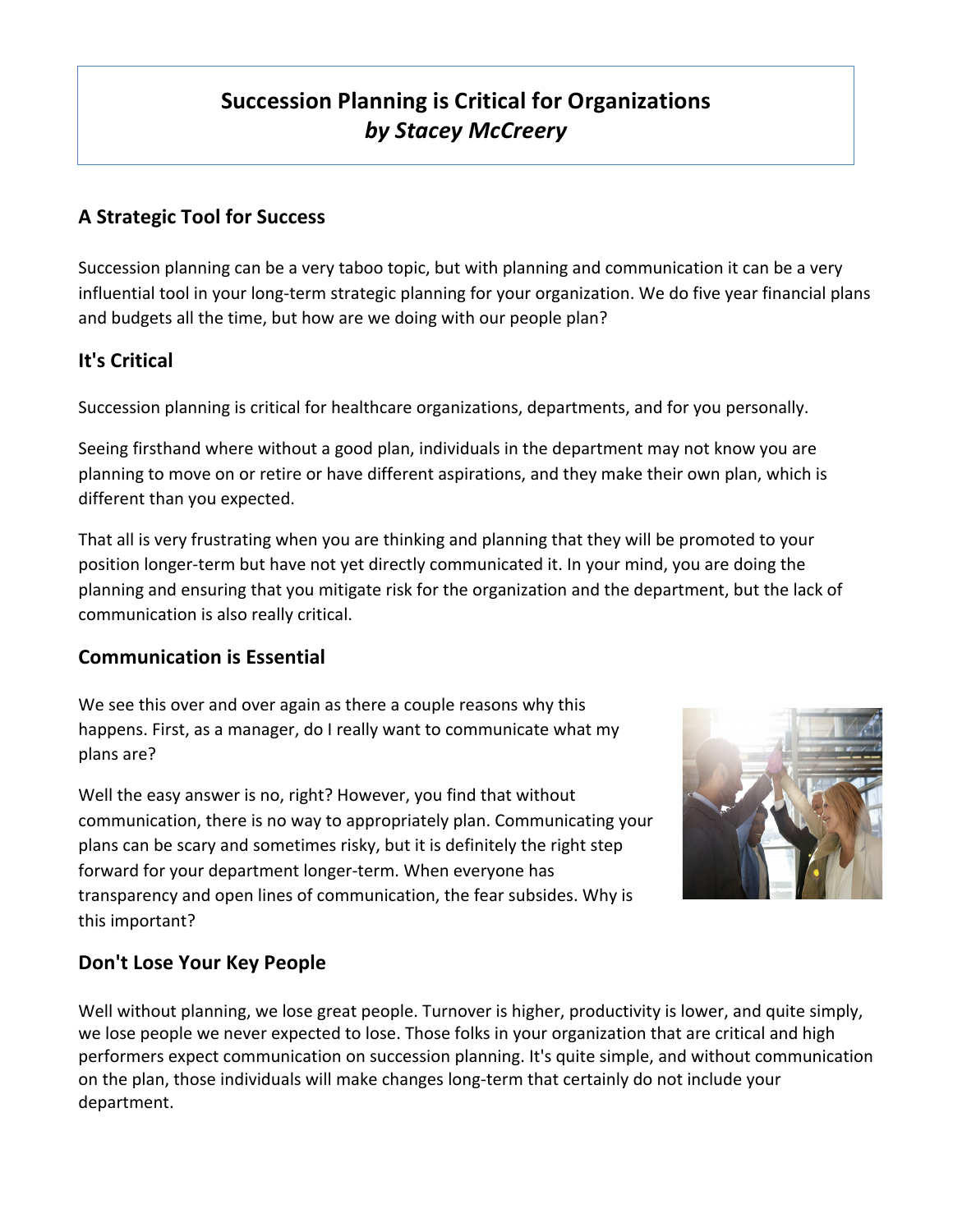They will not do it quickly or abruptly, but high performers want to be communicated with; they want to know the plan. They want to contribute to the organization and the department, and if they cannot see a vision for their future in a promotion longer-term then they will start making their own career plan.

Unfortunately, hiring managers all the time are disappointed when they receive that resignation. It is heartbreaking when you have a high performer you lose, and you had no idea they were looking for that next step in their career.

However, one way you can mitigate that risk of losing a high performer is having a succession plan.

## **Getting Started is Hard**

So where do you start? First, it starts with you. Sitting down in a room looking at your organization chart and drawing it out. It should include your employees' names, titles, years of experience, and top three attributes, rather than only a name. When was the last time you did that? Then taking a look and identifying in the organization chart and determining who is ready for the next level, who will be ready for the next level in a couple years, and who do I need to have conversations with that may not be performing as strong as you would like. All of those individuals are critical to communicate with so there is no misunderstanding where they are in their career path.

You often learn things when you really give it thought, and sometimes you forget things. For example, in my own career it was several years back, I had a conversation that I was looking for something different than the next step and that was a surprise in the first conversation. After it sink in, the hiring manager thought about our conversation and my background, my skills, my desires, and it made perfect sense. She was then able to think about how her organization would look longer-term without me.

### **Necessary Tools and Training**

Succession planning gives hiring managers the tools to be successful in their own department. It also gives you the okay longer-term to want to do something else. Then you can best plan and put that plan into action.

Second by having these conversations and identifying all the individuals in the department and where they are in their career path, it mitigates risk for the organization. The reason why is you can easily identify gaps in the organization of where successors or skill sets may not be fully developed or are missing. 

Third, it helps you think about your own career action plan. It helps you think about when you are ready to make that next step. And that might not be for 10 years depending on your level. Or in some cases, it might be one or two years. What we know is one or two years goes by quickly and even faster without planning. 

### **Crucial Conversations**

I know when I was developing my own succession plan, I wanted to ensure the organization was left in the best possible transition. I had a very long-term plan in my mind of how to do that. Most people though do not have those conversations at a risk, but as hiring managers and leaders, if we open